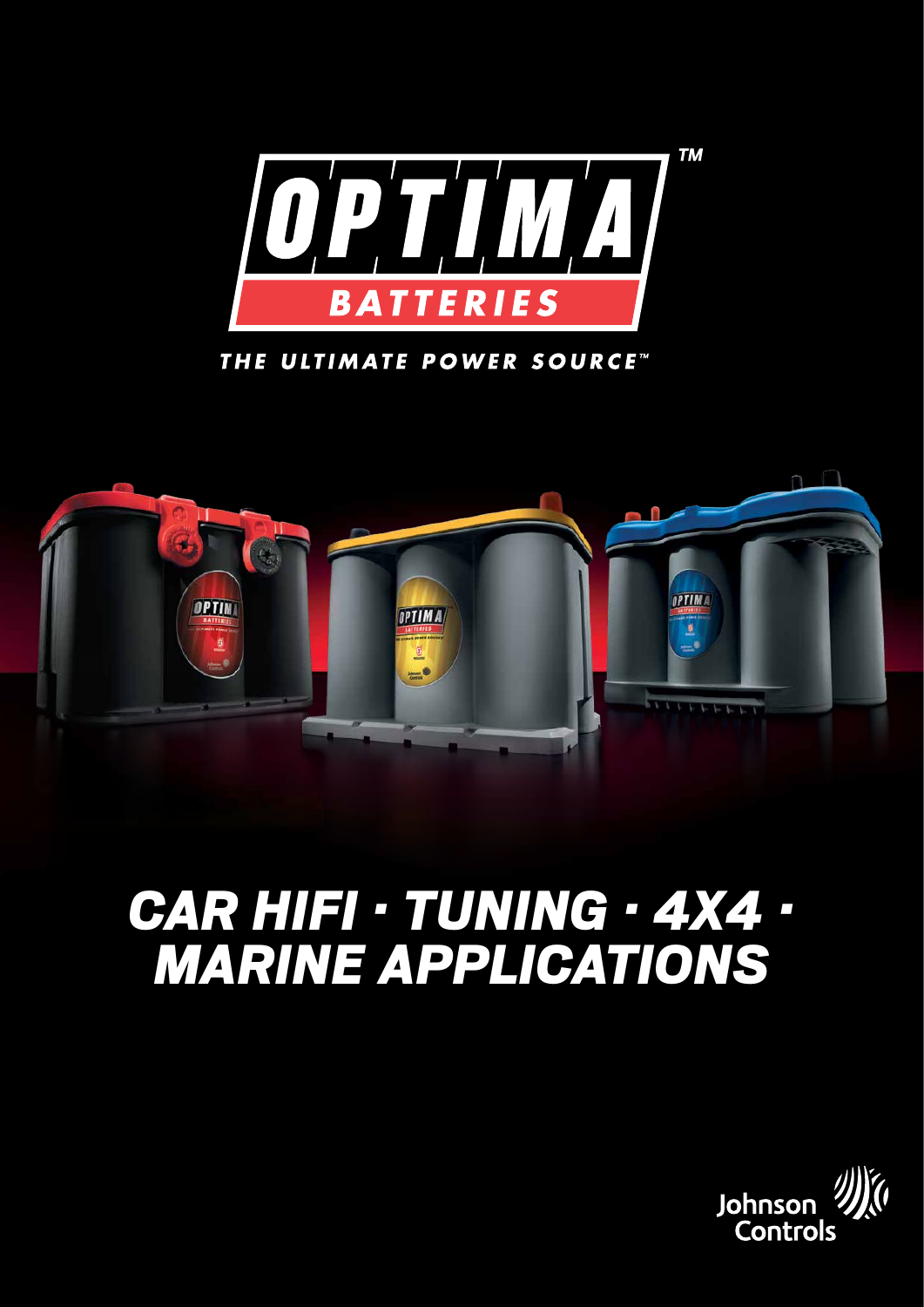## *OPTIMA® YELLOWTOP® deep cycle battery for extreme applications*



**OPTIMA** 

*Low internal resistance allows for better sound quality*



*No gassing or unpleasant smells, 100% spill-proof*

Optima YellowTop batteries are made for the extremes. Whether your vehicle is designed to crank out the decibels or take the abuse of off-road driving, you need more from your battery. OPTIMA batteries with patented SPIRALCELL TECHNOLOGY® deliver deep cycle characteristics coupled with an extreme resistance to vibration. This combination provides performance vehicles with the repetitive power they need in a spill-proof package. If your vehicle has a lot of accessories like high performance stereo/AV systems, extra lights, winches or hydraulics it demands more from its battery. OPTIMA YELLOWTOP batteries provide the extra performance and cycling capability that your vehicle demands.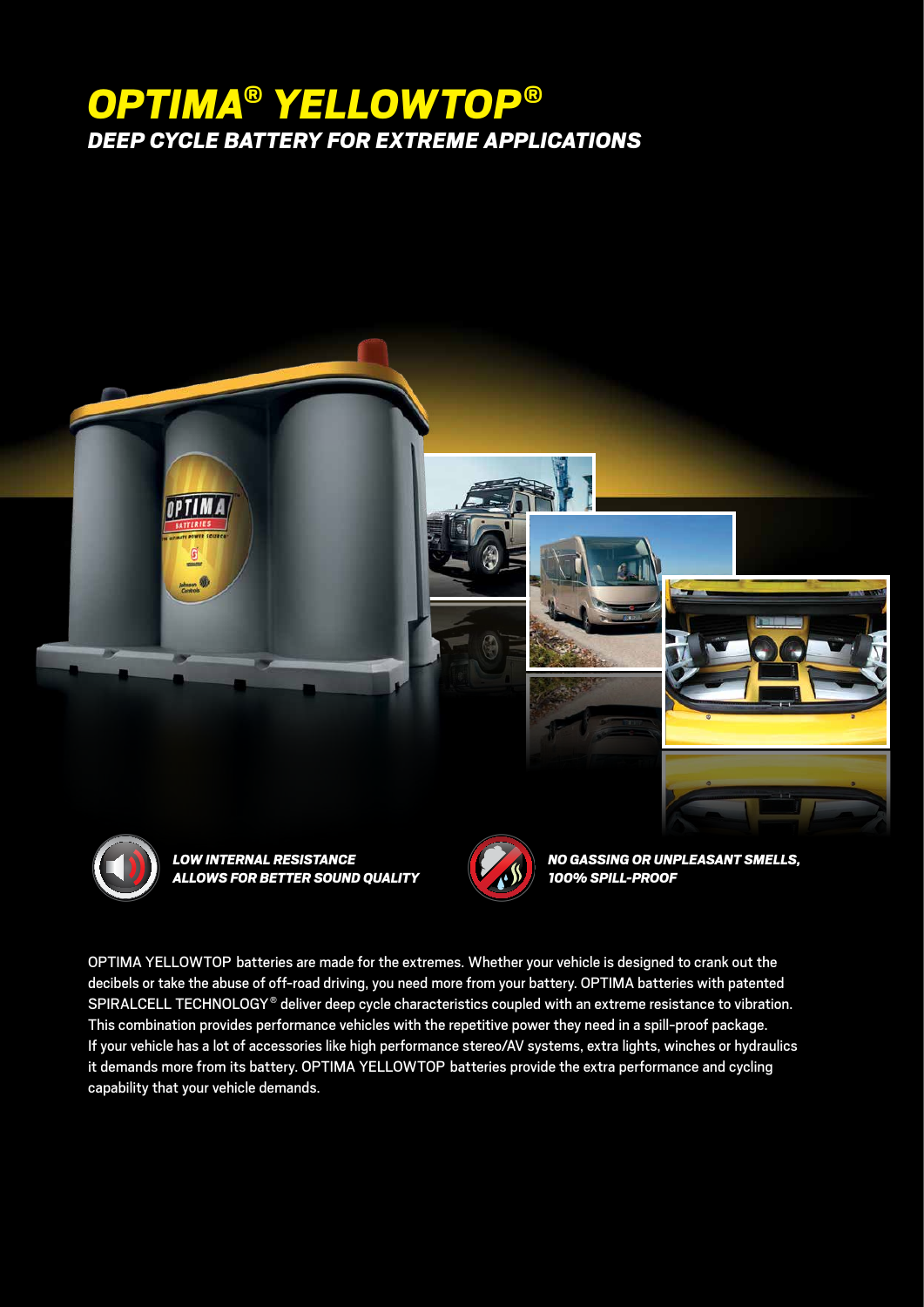## *OPTIMA® REDTOP® a starting battery with performance power*



The looks alone generate plenty of excitement. Made for tuner, truck, SUV, and 4 x 4 vehicles: OPTIMA batteries can withstand the high under-hood temperatures in vehicles with performance engines. The sealed cells make the battery spill-proof, even if you install it on its side! There's no chance of potential damage from battery acid. In addition, the patented SPIRALCELL TECHNOLOGY® in OPTIMA batteries immobilizes the internal components of the battery, enabling OPTIMA batteries to withstand incredible amounts of vibration.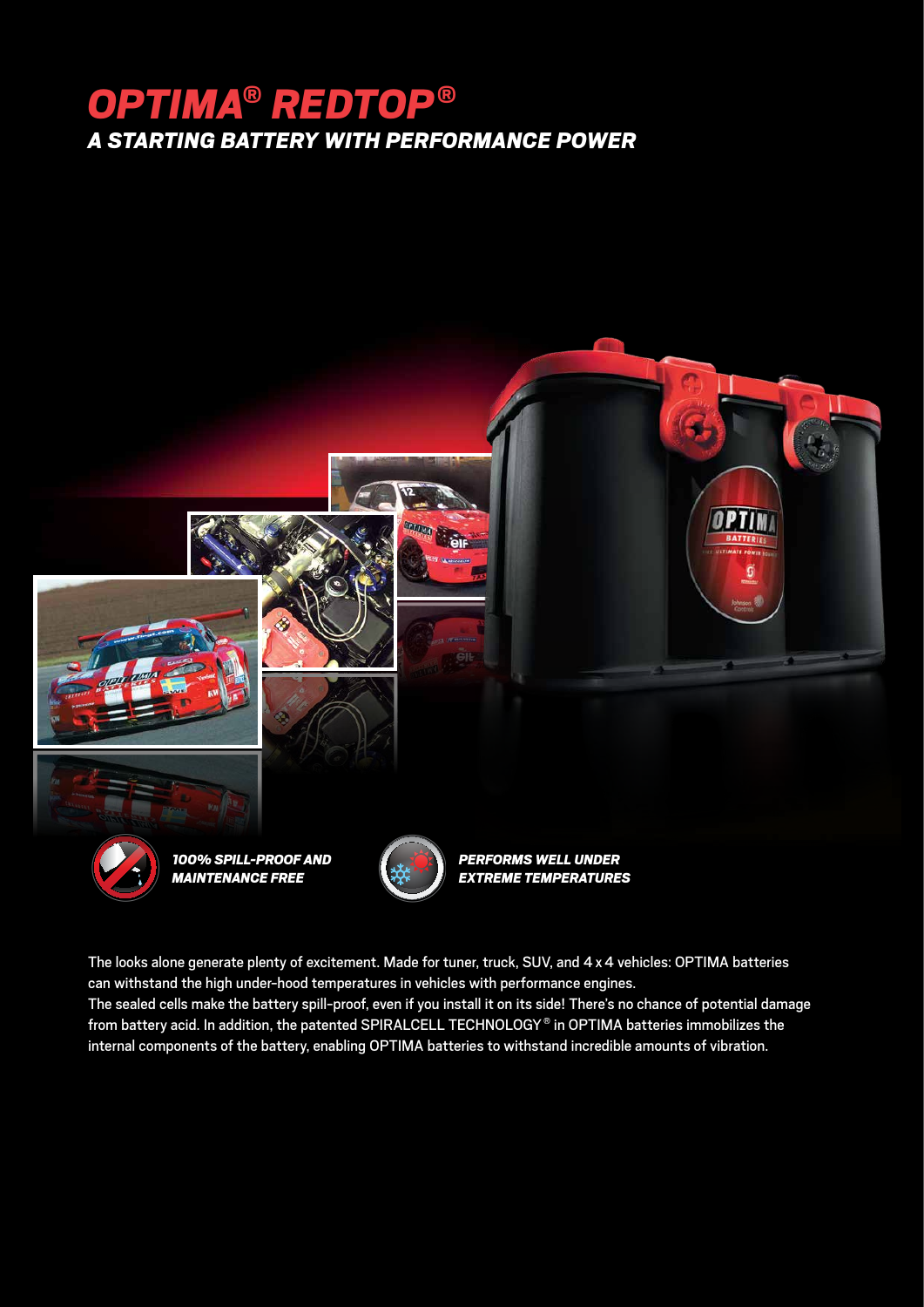### *OPTIMA® BLUETOP® STARTING AND DEEP CYCLE BATTERY FOR MARINE APPLICATIONS*



An OPTIMA BLUETOP battery will let you stay on the water longer. Whether it's yachting, sailing, or cruising the sea in your motorboat - the OPTIMA BLUETOP battery will always be your true and reliable companion. Its patented SPIRALCELL TECHNOLOGY® means more running time, shorter recharge time and twice the life of traditional marine batteries. Plus, it's spill-proof, can be stored longer and has 15 times the vibration resistance, not to mention superior heat resistance. Look for its colored top and SIX PACK™ shape at your local battery dealer.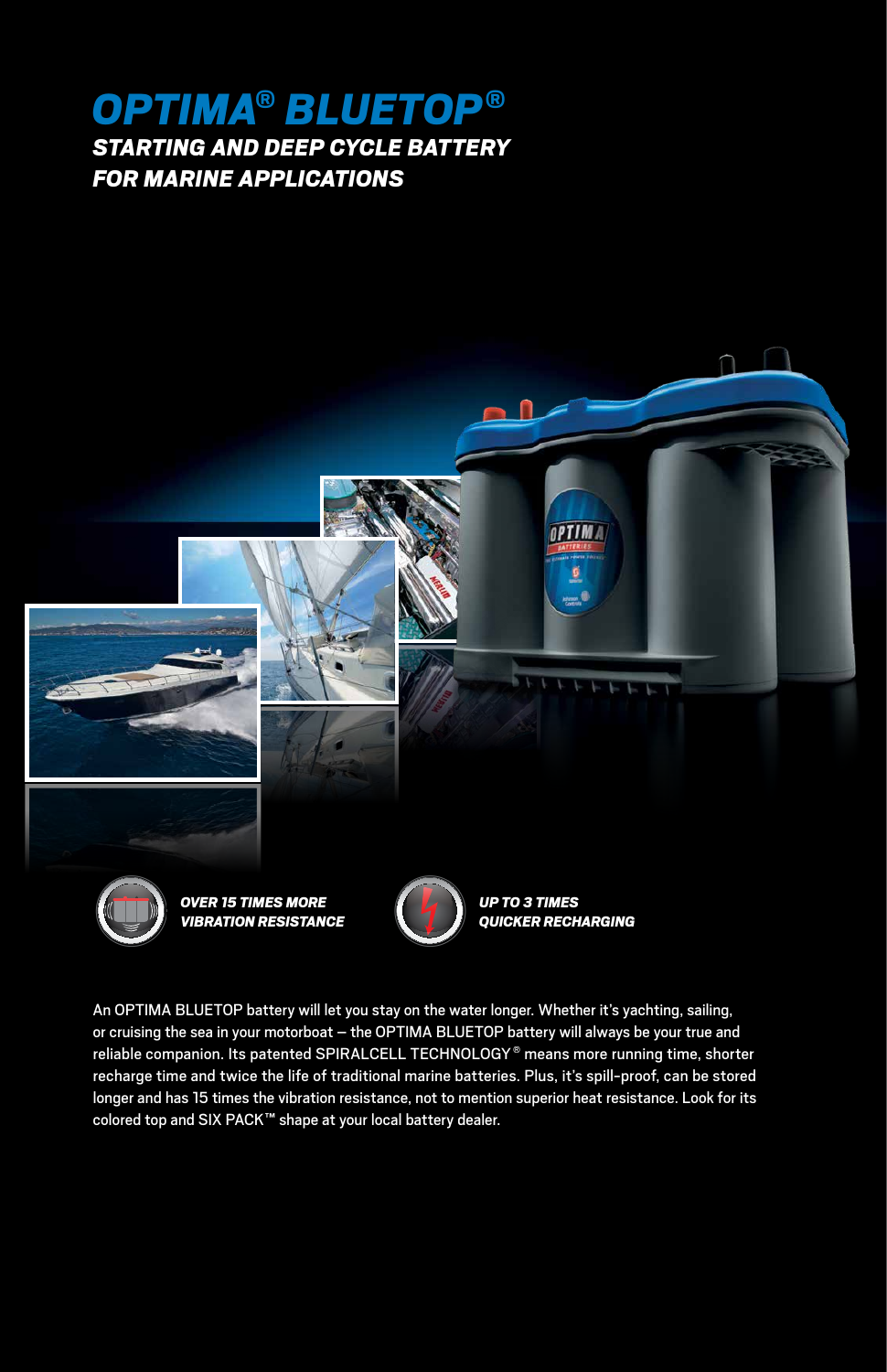### *THE SPIRALCELL TECHNOLOGY ®*





#### Number of cycles 100 200 300 300 400  $\overline{0}$ 10  $20$ 30 40 50 60 70 80 90 100 A-hrs

#### *More starting power*

OPTIMA® batteries deliver a higher level of power to the starter in the critical first 10 seconds of the vehicle starting cycle.

OPTIMA<sup>®</sup> REDTOP<sup>®</sup> OPTIMA<sup>®</sup> YELLOWTOP<sup>®</sup> **O** Traditional battery

#### *Repetitive reserve capacity*

OPTIMA batteries have the ability to withstand significantly more discharge/recharge cycles and still accept a high percentage of the original full capacity.

OPTIMA<sup>®</sup> YELLOWTOP<sup>®</sup> 75 Ah/C20 Traditional battery 98 Ah/C20



#### *Shake it up!*

Damage from vibration is a leading cause of battery failure. OPTIMA batteries have over 15 times more vibration resistance than traditional batteries due to patented Spiralcell Technology.



### *Long shelf life*

OPTIMA batteries are ideal for vehicles that are used seasonally because of their low self-discharge rate. All batteries that sit unused for extended periods of time will begin to lose charge. But OPTIMA batteries retain a significantly greater amount of power, enough to start large vehicles like tractors, harvesters, and recreational vehicles even after a long winter of no use.

O OPTIMA<sup>®</sup> REDTOP<sup>®</sup> 4.2 OPTIMA<sup>®</sup> YELLOWTOP<sup>®</sup> 4.2